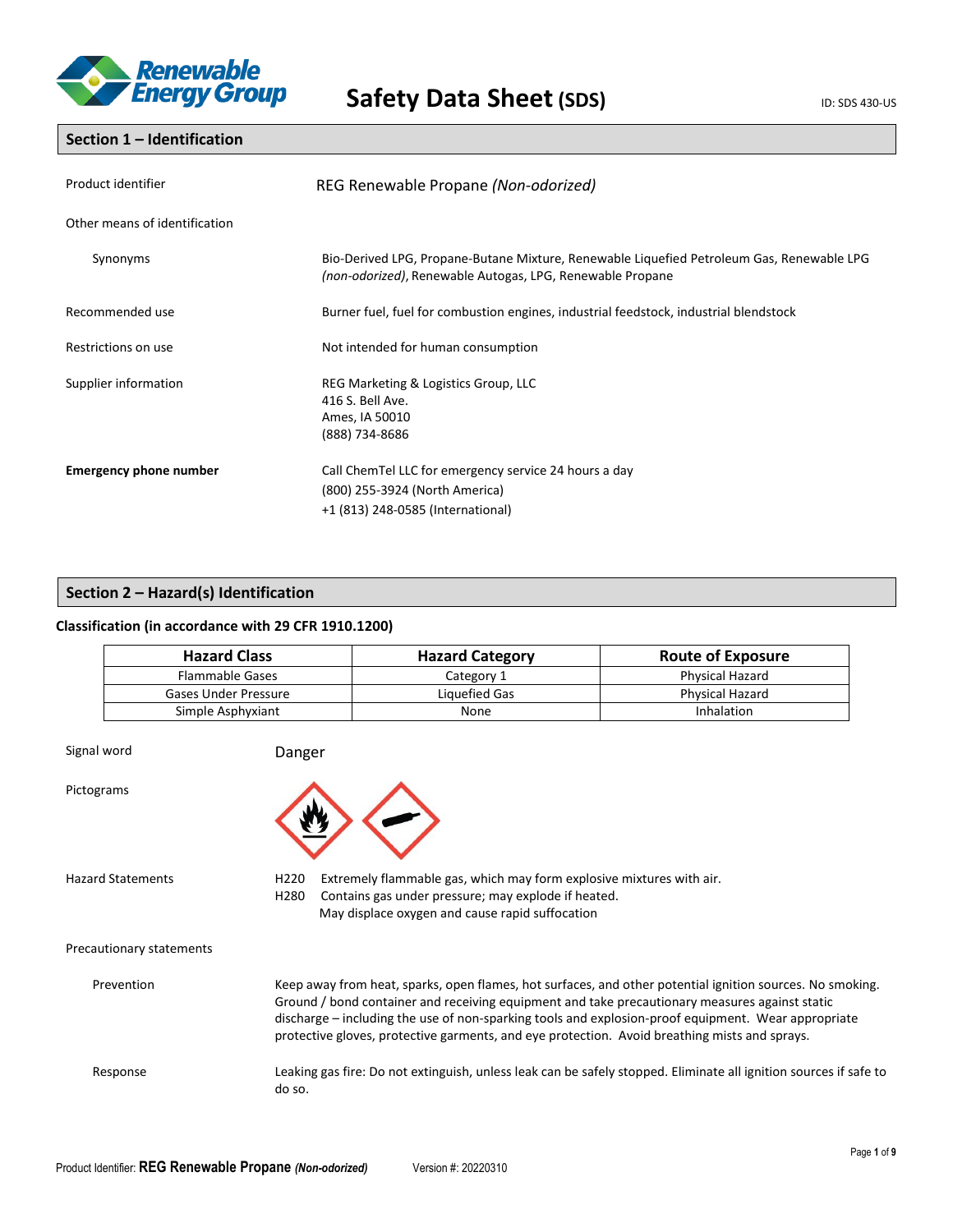

| Storage                                                       | Protect from sunlight. Store in well-ventilated place.                                                                                                   |  |  |
|---------------------------------------------------------------|----------------------------------------------------------------------------------------------------------------------------------------------------------|--|--|
| Disposal                                                      | Dispose of contents/container in accordance with local, state, and federal regulations.                                                                  |  |  |
| Hazards not otherwise specified                               | Contact with liquid may cause cold burns or frostbite.                                                                                                   |  |  |
| Ingredient(s) with unknown<br>acute toxicity (if $\geq 1\%$ ) | This product is not classified based on testing of the mixture as a whole. Up to 100% of this mixture<br>contains ingredients of unknown acute toxicity. |  |  |

### **Section 3 – Composition / Information on Ingredients**

*Note: This SDS represents a product with batch-to-batch variability and/or a group of substantially similar mixtures*

| <b>Chemical Name</b> | <b>Common Name &amp; Synonyms</b> | <b>CAS number</b> | % of product |
|----------------------|-----------------------------------|-------------------|--------------|
| Propane              | Liquefied petroleum gas, LPG      | 74-98-6           | >75%         |
| n-Butane             | <b>Butane</b>                     | 106-97-8          |              |
| 2-methyl propane     | Isobutane                         | 75-28-5           | <25%         |
| 2-methyl butane      | Isopentane                        | 78-78-4           | <5%          |

### **Section 4 – First-Aid Measures**

### First-aid measures for exposure

| Inhalation                                   | Remove patient from exposure. If breathing difficulties develop, move victim away from source of<br>exposure and into fresh air. If not breathing, give artificial respiration. Seek medical attention.                                                                                                                                                                                                                |
|----------------------------------------------|------------------------------------------------------------------------------------------------------------------------------------------------------------------------------------------------------------------------------------------------------------------------------------------------------------------------------------------------------------------------------------------------------------------------|
| Skin                                         | Liquefied gases may cause cryogenic burns or injury. Treat burned or frostbitten skin by flushing or<br>immersing the affected area(s) in lukewarm water. Do not rub affected area. Do not remove clothing<br>that adheres due to freezing. After sensation has returned to the frostbitten skin, keep skin warm, dry,<br>and clean. If blistering occurs, apply a sterile dressing. Seek immediate medical attention. |
| Eyes                                         | Rinse cautiously with water for several minutes. Remove contact lenses, if present and easy to do.<br>Continue rinsing. If irritation persists: Get medical attention.                                                                                                                                                                                                                                                 |
| Ingestion                                    | Due to the product's nature to rapidly phase change to vapor at ambient temperature and cryogenic<br>nature, ingestion is not considered a potential route of exposure.                                                                                                                                                                                                                                                |
| Most important symptoms / effects            |                                                                                                                                                                                                                                                                                                                                                                                                                        |
| Acute                                        | May cause cryogenic burns or injury. Product May displace oxygen and cause rapid suffocation.                                                                                                                                                                                                                                                                                                                          |
| Delayed / Chronic                            | No information available.                                                                                                                                                                                                                                                                                                                                                                                              |
| Indication of immediate medical<br>attention | Treat symptomatically and supportively. Note: Due to the potentially cryogenic nature of the product, it<br>may be dangerous to the person providing aid to give mouth-to-mouth resuscitation.                                                                                                                                                                                                                         |
| Special treatment needed, if<br>necessary    | No information available.                                                                                                                                                                                                                                                                                                                                                                                              |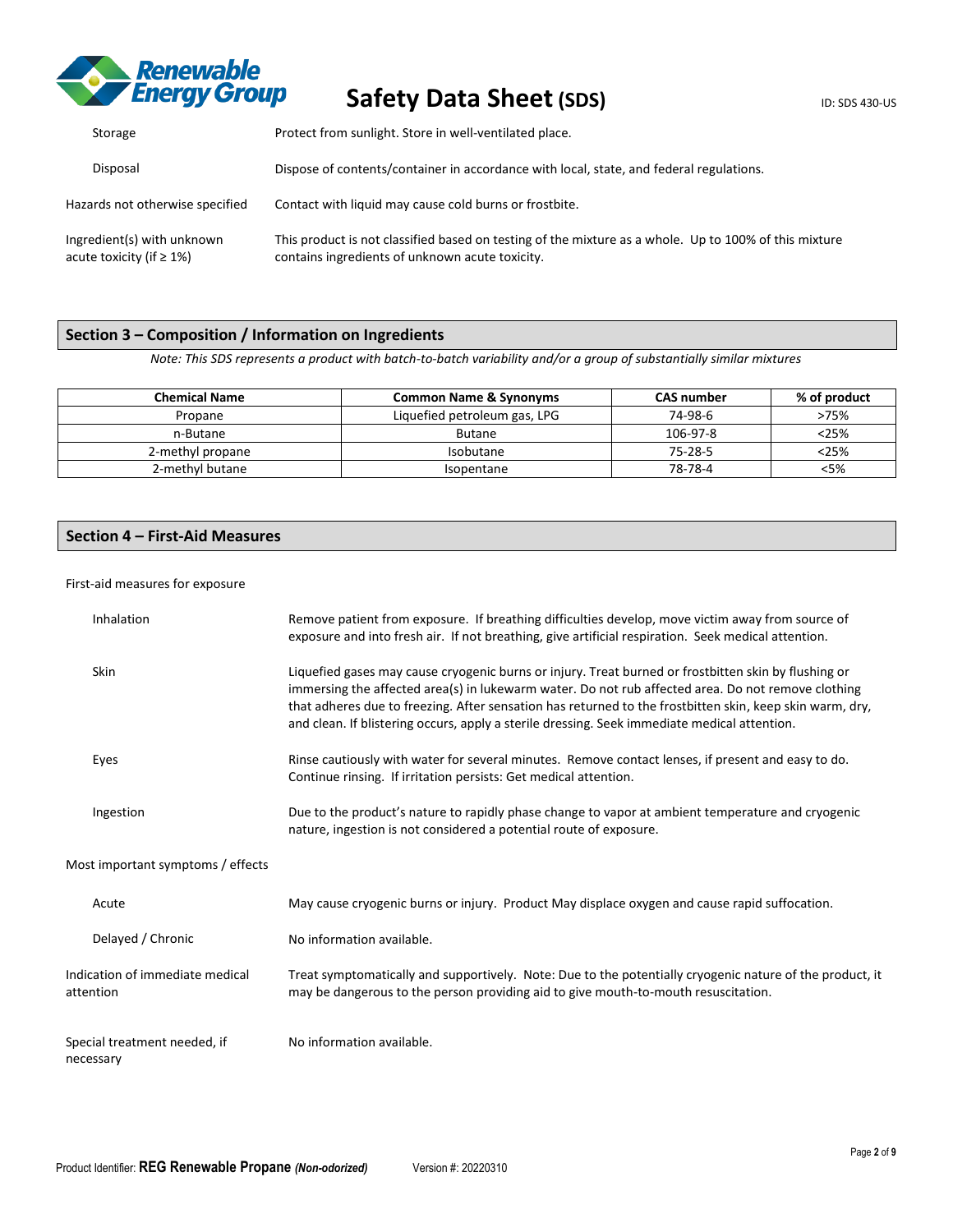

### **Section 5 – Fire-Fighting Measures**

| Suitable extinguishing media                             | Water mist, firefighting foam, dry chemical, carbon dioxide, or clean extinguishing agents (such as<br>Halon or Halotron).                                                                                                                                                                                                                                                                                                                                                                                                                                                                                                                                                                                                                                                                                                                                                                                                                                                                                                                                                                                                                                                                                                                                                                                                                          |  |
|----------------------------------------------------------|-----------------------------------------------------------------------------------------------------------------------------------------------------------------------------------------------------------------------------------------------------------------------------------------------------------------------------------------------------------------------------------------------------------------------------------------------------------------------------------------------------------------------------------------------------------------------------------------------------------------------------------------------------------------------------------------------------------------------------------------------------------------------------------------------------------------------------------------------------------------------------------------------------------------------------------------------------------------------------------------------------------------------------------------------------------------------------------------------------------------------------------------------------------------------------------------------------------------------------------------------------------------------------------------------------------------------------------------------------|--|
| Unsuitable extinguishing media                           | Do not use a solid water stream, as it may scatter and spread the fire.                                                                                                                                                                                                                                                                                                                                                                                                                                                                                                                                                                                                                                                                                                                                                                                                                                                                                                                                                                                                                                                                                                                                                                                                                                                                             |  |
| Specific hazards arising from the<br>chemical            | Contains extremely flammable gas under pressure. In a fire or if heated, a pressure increase will<br>occur and the container may burst, with the risk of a subsequent explosion.                                                                                                                                                                                                                                                                                                                                                                                                                                                                                                                                                                                                                                                                                                                                                                                                                                                                                                                                                                                                                                                                                                                                                                    |  |
| Hazardous combustion products<br>include                 | Carbon monoxide, carbon dioxide, and hydrocarbons.                                                                                                                                                                                                                                                                                                                                                                                                                                                                                                                                                                                                                                                                                                                                                                                                                                                                                                                                                                                                                                                                                                                                                                                                                                                                                                  |  |
| Protective equipment and precautions<br>for firefighters | Promptly isolate the scene by removing all persons from the vicinity of the incident. No action shall<br>be taken involving any personal risk or without suitable training. If venting or leaking gas catches fire,<br>do not extinguish flames. Flammable vapors may spread from leak, creating an explosive re-ignition<br>hazard. Vapors can be ignited by pilot lights, other flames, smoking, sparks, heaters, electrical<br>equipment, static discharge, or other ignition sources at locations distant from product handling<br>point. Explosive atmospheres may linger. Before entering an area, especially a confined area, check<br>the atmosphere with an appropriate device. Emergency responders in the immediate area should<br>wear standard firefighting protective equipment, including self-contained breathing apparatus (SCBA)<br>and full bunker gear. In case of external fires in proximity to storage containers, immediately cool<br>containers with water from maximum distance. Stop flow of gas if safe to do so, while continuing<br>cooling water spray. Remove ignition sources if safe to do so. Remove containers from area of fire if<br>safe to do so. Fight fire from protected location or maximum possible distance. Prevent runoff from<br>entering streams, sewers, storm drains, or drinking water supply. |  |

### **Section 6 – Accidental Release Measures**

| Personal precautions, protective<br>equipment, and emergency procedures | Keep all sources of ignition away from spill. Wear protective garments, impervious oil resistant<br>boots, protective chemical-resistant gloves, and safety glasses. Wear self-contained breathing<br>apparatus when entering area unless atmosphere is proven to be safe. Evacuate area. Ensure<br>adequate air ventilation. Stop leak if safe to do so. Do not enter or stay in area unless monitoring<br>indicates that it is safe to do so. Isolate hazard area and restrict entry to emergency crew. Contain<br>spill to smallest possible area. Stay upwind and away from spill/release, notify persons downwind of<br>spill/release. Stop spill/release if it can be done with minimal risk. Prevent spilled material from<br>entering sewers, storm drains, and other unauthorized treatment drainage systems and natural<br>waterways. Immediate cleanup of any spill is recommended. If material spills into or upon any<br>navigable waters and causes a film or sheen on the surface of the water, immediately notify the<br>National Response Center at 1-800-424-8802. |  |  |
|-------------------------------------------------------------------------|--------------------------------------------------------------------------------------------------------------------------------------------------------------------------------------------------------------------------------------------------------------------------------------------------------------------------------------------------------------------------------------------------------------------------------------------------------------------------------------------------------------------------------------------------------------------------------------------------------------------------------------------------------------------------------------------------------------------------------------------------------------------------------------------------------------------------------------------------------------------------------------------------------------------------------------------------------------------------------------------------------------------------------------------------------------------------------------|--|--|
| Methods for containment and clean-up                                    |                                                                                                                                                                                                                                                                                                                                                                                                                                                                                                                                                                                                                                                                                                                                                                                                                                                                                                                                                                                                                                                                                      |  |  |
| Small spill / incidental release                                        | Immediately contact emergency personnel. Stop leak if without risk. Use spark-proof tools and<br>explosion-proof equipment.                                                                                                                                                                                                                                                                                                                                                                                                                                                                                                                                                                                                                                                                                                                                                                                                                                                                                                                                                          |  |  |
| Large spill / release                                                   | Immediately contact emergency personnel. Stop leak if without risk. Use spark-proof tools and<br>explosion-proof equipment.                                                                                                                                                                                                                                                                                                                                                                                                                                                                                                                                                                                                                                                                                                                                                                                                                                                                                                                                                          |  |  |
| Other information                                                       | Ensure emergency procedures to deal with accidental gas releases are in place to avoid<br>contamination of the environment. Inform the relevant authorities if the product has caused<br>environmental pollution (sewers, waterways, soil or air).                                                                                                                                                                                                                                                                                                                                                                                                                                                                                                                                                                                                                                                                                                                                                                                                                                   |  |  |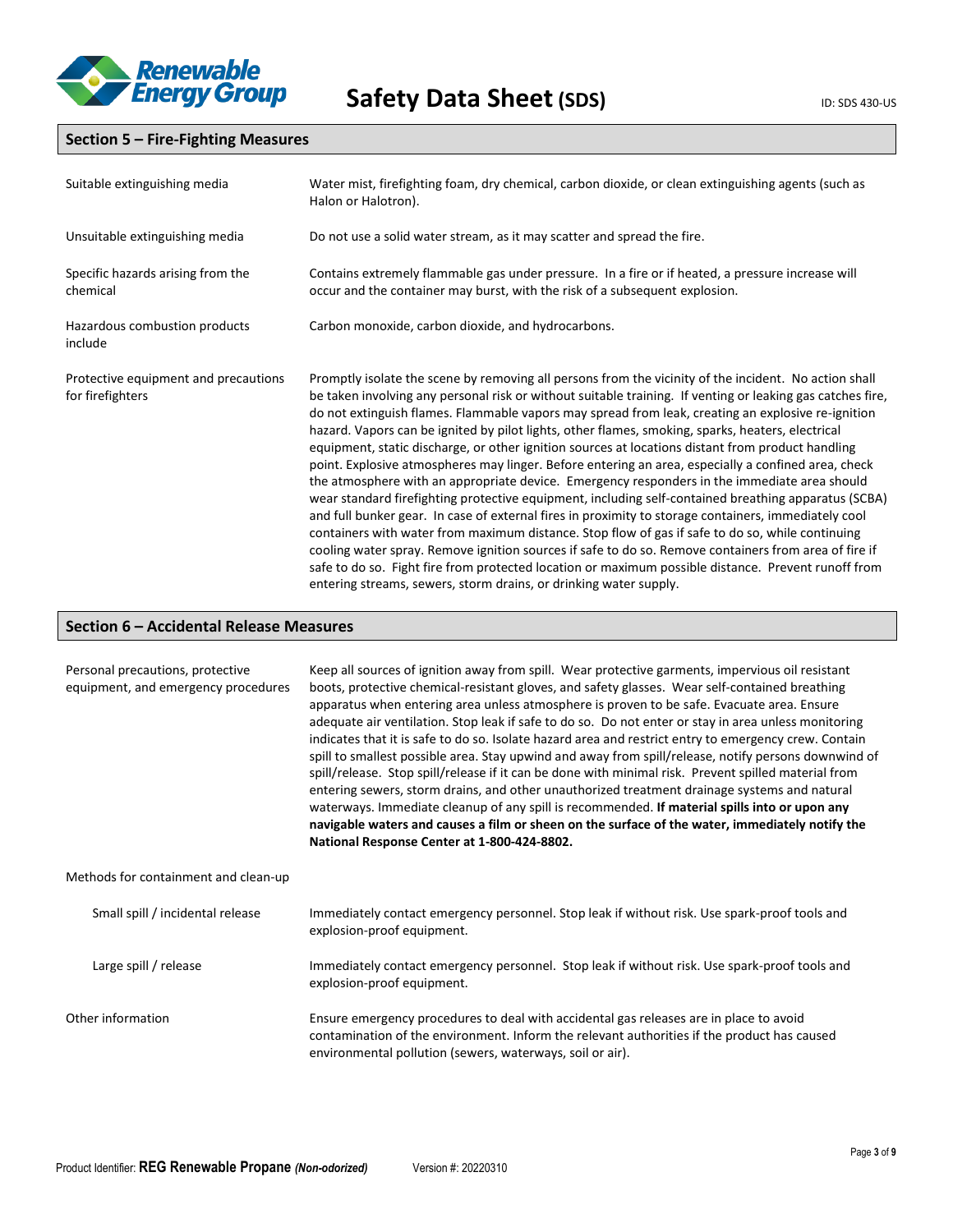

### **Section 7 – Handling and Storage**

| Precautions for safe handling                               | Keep away from heat, hot surfaces, sparks, open flames and other ignition sources. No smoking. Use<br>only non-sparking tools. Use only explosion-proof equipment. Can accumulate static charge by flow<br>or agitation. Can be ignited by static discharge. Prevent exposure to ignition sources, for example use<br>non-sparking tools and explosion-proof equipment. Use proper bonding and/or ground procedures.<br>However, bonding and grounds may not eliminate the hazard from static accumulation. Wear<br>leather safety gloves and safety shoes when handling cylinders. Protect cylinders from physical<br>damage; do not drag, roll, slide or drop. While moving cylinder, always keep in place removable valve<br>cover. Never attempt to lift a cylinder by its cap; the cap is intended solely to protect the valve. When<br>moving cylinders, even for short distances, use a cart (trolley, hand truck, etc.) designed to transport<br>cylinders. Never insert an object (e.g., wrench, screwdriver, pry bar) into cap openings; doing so may<br>damage the valve and cause a leak. Use an adjustable strap wrench to remove over-tight or rusted<br>caps. Slowly open the valve. If the valve is hard to open, discontinue use and contact your supplier.<br>Close the container valve after each use; keep closed even when empty. Never apply flame or<br>localized heat directly to any part of the container. High temperatures may damage the container<br>and could cause the pressure relief device to fail prematurely, venting the container contents. |
|-------------------------------------------------------------|------------------------------------------------------------------------------------------------------------------------------------------------------------------------------------------------------------------------------------------------------------------------------------------------------------------------------------------------------------------------------------------------------------------------------------------------------------------------------------------------------------------------------------------------------------------------------------------------------------------------------------------------------------------------------------------------------------------------------------------------------------------------------------------------------------------------------------------------------------------------------------------------------------------------------------------------------------------------------------------------------------------------------------------------------------------------------------------------------------------------------------------------------------------------------------------------------------------------------------------------------------------------------------------------------------------------------------------------------------------------------------------------------------------------------------------------------------------------------------------------------------------------------------------------------------------------------------|
| Conditions for safe storage, including<br>incompatibilities | Store only where temperature will not exceed 125°F (52°C). Post "No Smoking or Open Flames" signs<br>in storage and use areas. There must be no sources of ignition. Separate packages and protect<br>against potential fire and/or explosion damage following appropriate codes and requirements (e.g.,<br>NFPA 30, NFPA 55, NFPA 70, and/or NFPA 221 in the U.S.) or according to requirements determined<br>by the Authority Having Jurisdiction (AHJ). Always secure containers upright to keep them from<br>falling or being knocked over. Install valve protection cap, if provided, firmly in place by hand when<br>the container is not in use. Store full and empty containers separately. Use a first-in, first-out<br>inventory system to prevent storing full containers for long periods.                                                                                                                                                                                                                                                                                                                                                                                                                                                                                                                                                                                                                                                                                                                                                                             |

### **Section 8 – Exposure Controls / Personal Protection**

 $Component exposure limits$ 

Precautions for safe handling A source of clean water should be available in the work area for flushing eyes and skin. Impervious clothing should be worn as needed.

| Component     | CAS#          | <b>OSHA PEL</b>                                     | <b>ACGIH TLV</b>       | Weight % |
|---------------|---------------|-----------------------------------------------------|------------------------|----------|
| Propane       | 74-98-6       | PEL: 1000 ppm<br>$(1800 \text{ mg/m}^3)$ TWA        | 1000 ppm<br><b>TWA</b> | >75%     |
| <b>Butane</b> | 106-97-8      | <b>REL: 800 ppm</b><br>$(1,900 \text{ mg/m}^3)$ TWA | 800 ppm TWA            | < 25%    |
| Iso-Butane    | $75 - 28 - 5$ | (NIOSH REL) 1000<br>ppm TWA                         | None                   | < 25%    |
| Isopentane    | 78-78-4       | None                                                | 600 ppm TWA            | <5%      |

Appropriate engineering controls Keep product enclosed in primary containment (hoses, pipes, tanks, etc.) to avoid contact with skin. Handle in accordance with good industrial hygiene and safety practices.

Individual Protection Measures

Personal protective equipment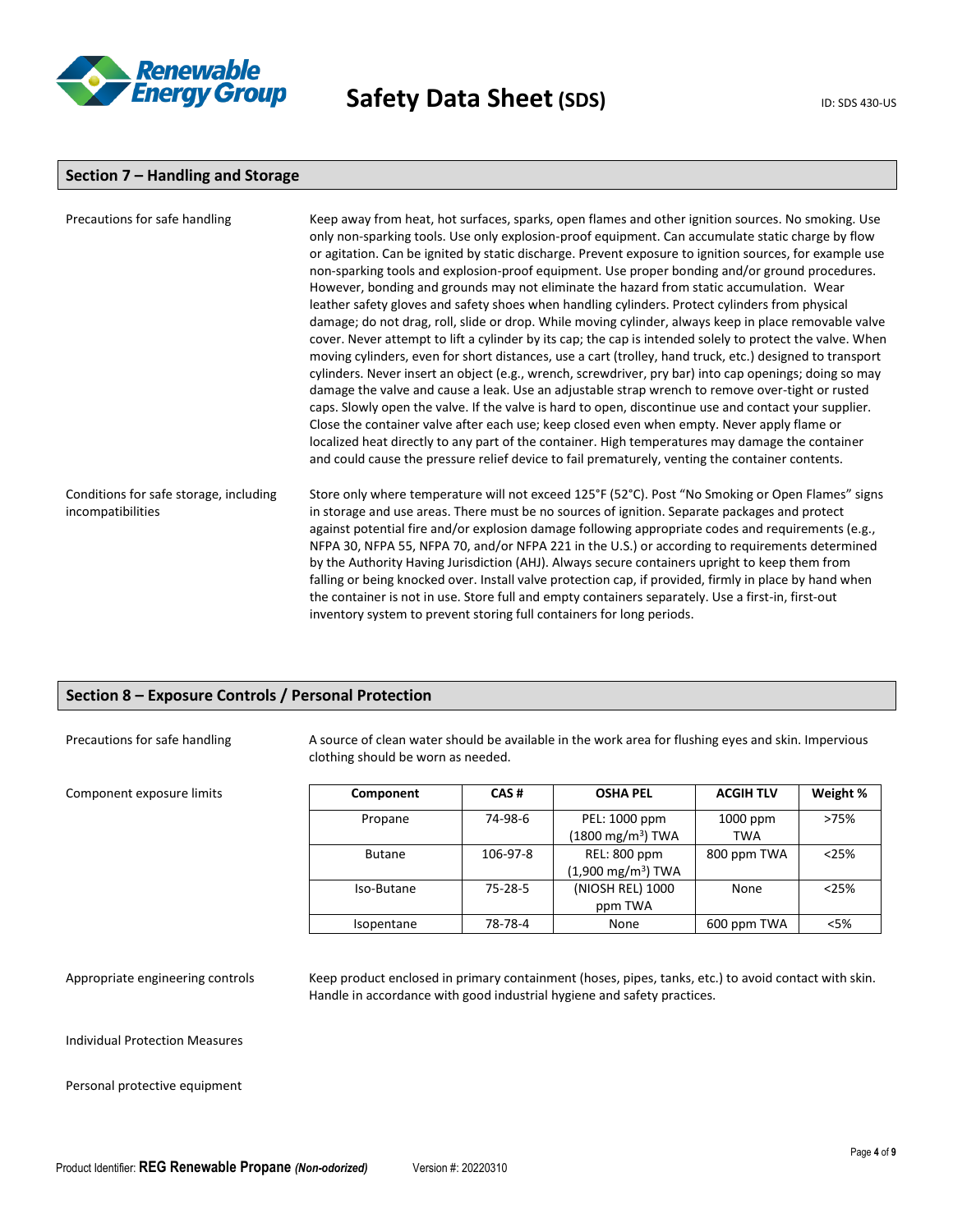

| Eyes / face | Wear safety glasses. If splash potential exists, use splash goggles to safeguard against potential eye<br>contact, irritation, or injury. A face shield may be necessary, depending on conditions of use.                                                                                                             |
|-------------|-----------------------------------------------------------------------------------------------------------------------------------------------------------------------------------------------------------------------------------------------------------------------------------------------------------------------|
| <b>Skin</b> | Wear flame retardant clothing (FRC), boots and chemical resistant or leather gloves. See glove<br>manufacturer literature for information on permeability to paraffinic solvents. Inspect gloves, boots<br>and clothing for defect prior to and during use. After removing gloves, wash hands with soap and<br>water. |
| Respiratory | Use a positive pressure air-supplied respirator (self-contained breathing apparatus – SCBA respiratory<br>protection program that meets regulatory requirements (OSHA's 29 CFR 1910.134 and ANSI Z88.2)<br>must be followed whenever workplace conditions warrant a respirator's use.                                 |

### **Section 9 – Physical and Chemical Properties**

| <b>Appearance - Physical State:</b> | Gas (at atmospheric pressure)                    | <b>Appearance - Color:</b>                | Colorless gas / liquid – white vapor |
|-------------------------------------|--------------------------------------------------|-------------------------------------------|--------------------------------------|
| Odor:                               | Odorless to mild paraffin                        | <b>Odor Threshold:</b>                    | No information available             |
| pH:                                 | No information available                         | <b>Melting/Freezing Point:</b>            | No information available             |
| <b>Boiling Point/Range:</b>         | $-44^{\circ}$ C (-47 $^{\circ}$ F)               | <b>Flash Point:</b>                       | <-50° C $(<-58° F)$                  |
| <b>Evaporation Rate:</b>            | No information available                         | Flammability (solid/gas):                 | Highly flammable gas                 |
| LFL:                                | ~1% by volume                                    | UFL:                                      | ~9.5% by volume                      |
| <b>Vapor Pressure:</b>              | $^{\sim}$ 130 psi                                | <b>Vapor Density:</b>                     | $>1$ (air=1)                         |
| Relative Density@ 15° C:            | No information available                         | <b>Volatile Organic Compounds:</b>        | 100%                                 |
| Solubility $(H20)$ :                | Slightly soluble                                 | Solubility (other):                       | No information available             |
| <b>Auto Ignition Temp.:</b>         | $^{\sim}460^{\circ}$ C ( $^{\sim}860^{\circ}$ F) | <b>Decomposition Temp.:</b>               | No information available             |
| Viscosity $@$ 40 $°C$ :             | No information available                         | Partition coefficient (n-octanol/water) : | Log Pow: 2.36                        |

### **Section 10 – Stability and Reactivity**

| Reactivity                         | When handled and stored appropriately, no dangerous reactions are known.                                                                                                                           |
|------------------------------------|----------------------------------------------------------------------------------------------------------------------------------------------------------------------------------------------------|
| Chemical stability                 | Stable in closed containers at room temperature under normal storage and handling conditions.<br>Extremely flammable. Vapor can cause flash fire if it comes into contact with an ignition source. |
| Possibility of hazardous reactions | Can form explosive atmosphere in air. May react violently with strong acids and strong oxidizers.                                                                                                  |
| Conditions to avoid                | Ignition sources or accumulation of static electricity.                                                                                                                                            |
| Incompatible materials             | Keep away from strong oxidizing agents, strong reducing agents, strong acids, and strong bases.                                                                                                    |
| Hazardous decomposition products   | Carbon oxides, hydrogen sulfide, nitrogen oxides, and hydrocarbons.                                                                                                                                |

### **Section 11 – Toxicological Information**

| Likely routes of exposure | Absorption, ingestion, and inhalation. |
|---------------------------|----------------------------------------|
|---------------------------|----------------------------------------|

### Symptoms

Inhalation Coughing, irritation, or asphyxiation.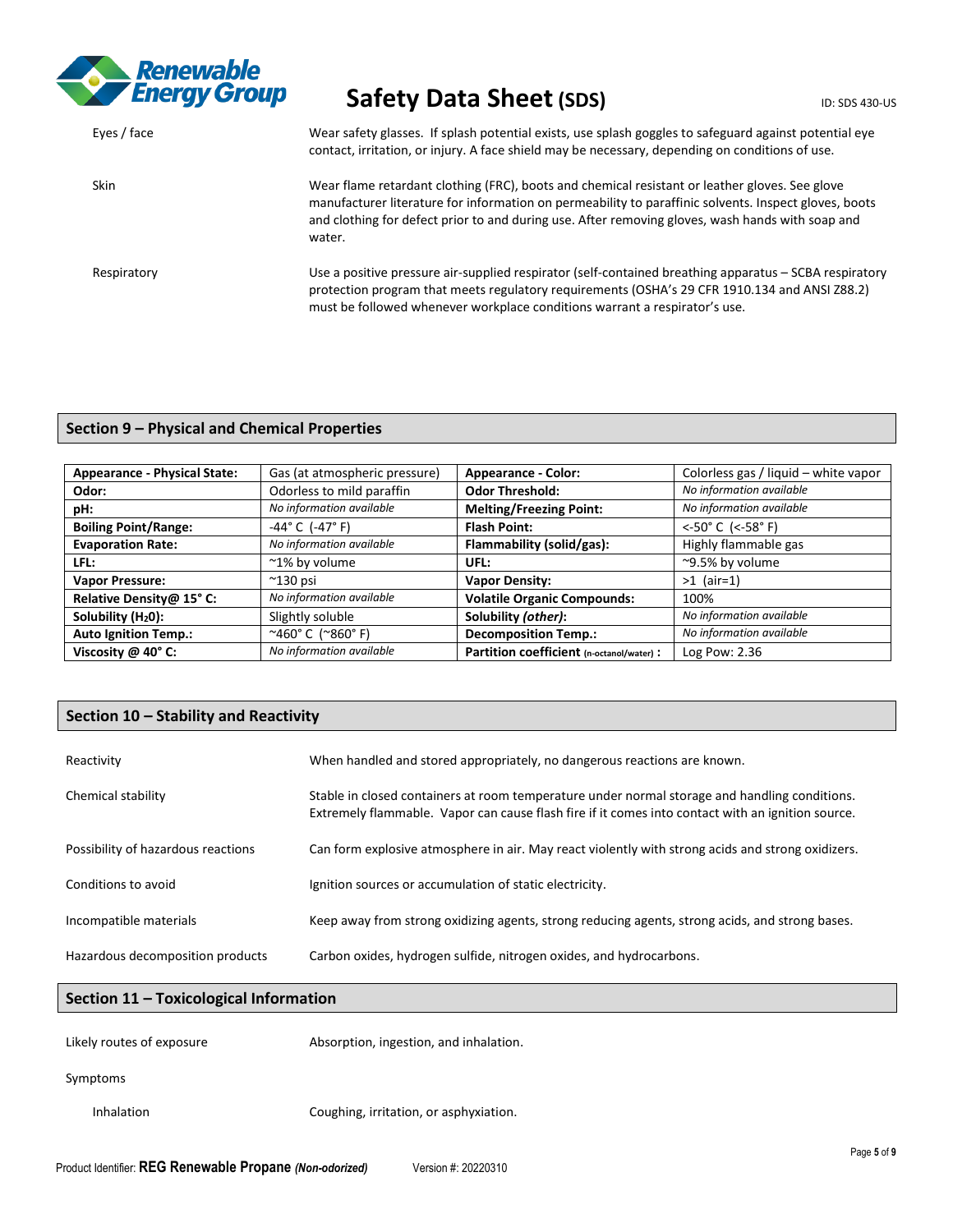

| Ingestion                             | Due to the product's nature to rapidly phase change to vapor at ambient temperature and cryogenic<br>nature, ingestion is not considered a potential route of exposure.    |  |
|---------------------------------------|----------------------------------------------------------------------------------------------------------------------------------------------------------------------------|--|
| Skin contact                          | Redness or irritation. Liquefied gases may cause cryogenic burns or injury.                                                                                                |  |
| Eye contact                           | Redness or irritation and tearing. Liquefied gases may cause cryogenic burns or injury.                                                                                    |  |
| Acute toxicity                        |                                                                                                                                                                            |  |
| Oral                                  | No information available.                                                                                                                                                  |  |
| Dermal                                | No information available.                                                                                                                                                  |  |
| Inhalation                            | Propane (74-98-6)<br>LC50 inhalation rat (mg/l)<br>658 mg/l/4h<br>658.000 mg/l/4h<br>ATE US (vapors)<br>658.000 mg/l/4h<br>ATE US (dust, mist)                             |  |
|                                       | Liquefied petroleum gas acts as a simple asphyxiant, acts by displacing oxygen in the lungs thereby<br>diminishing the supply of oxygen available to the blood and tissue. |  |
| Skin corrosion / irritation           | Direct contact with skin, mucous membranes or eyes with liquefied product or cold vapor may cause<br>freeze burns and frostbite.                                           |  |
| Serious eye damage / eye irritation   | Direct contact with skin, mucous membranes or eyes with liquefied product or cold vapor may cause<br>freeze burns and frostbite.                                           |  |
| Sensitization (Respiratory or Skin)   | No information available.                                                                                                                                                  |  |
| Germ cell mutagenicity                | No information available.                                                                                                                                                  |  |
| Carcinogenicity                       | This product is not listed as a carcinogen by IARC, NTP, or OSHA                                                                                                           |  |
| Component carcinogenicity             | No information available.                                                                                                                                                  |  |
| Reproductive / developmental toxicity | No information available.                                                                                                                                                  |  |
| Specific target organ toxicity        |                                                                                                                                                                            |  |
| Single exposure                       | No information available.                                                                                                                                                  |  |
| Repeated exposure                     | No information available.                                                                                                                                                  |  |
| Aspiration hazard                     | No information available.                                                                                                                                                  |  |

### **Section 12 – Ecological Information**

| Acute ecotoxicity - short or long-term<br>exposure | There is a potential for one ingredient (iso-pentane, <5%) to cause long-term adverse effects on<br>aquatic environments. Other ingredients of this product have no known ecological damage. |
|----------------------------------------------------|----------------------------------------------------------------------------------------------------------------------------------------------------------------------------------------------|
| Fish                                               | No information available.                                                                                                                                                                    |
| Invertebrates                                      | No information available.                                                                                                                                                                    |
| Algae                                              | No information available.                                                                                                                                                                    |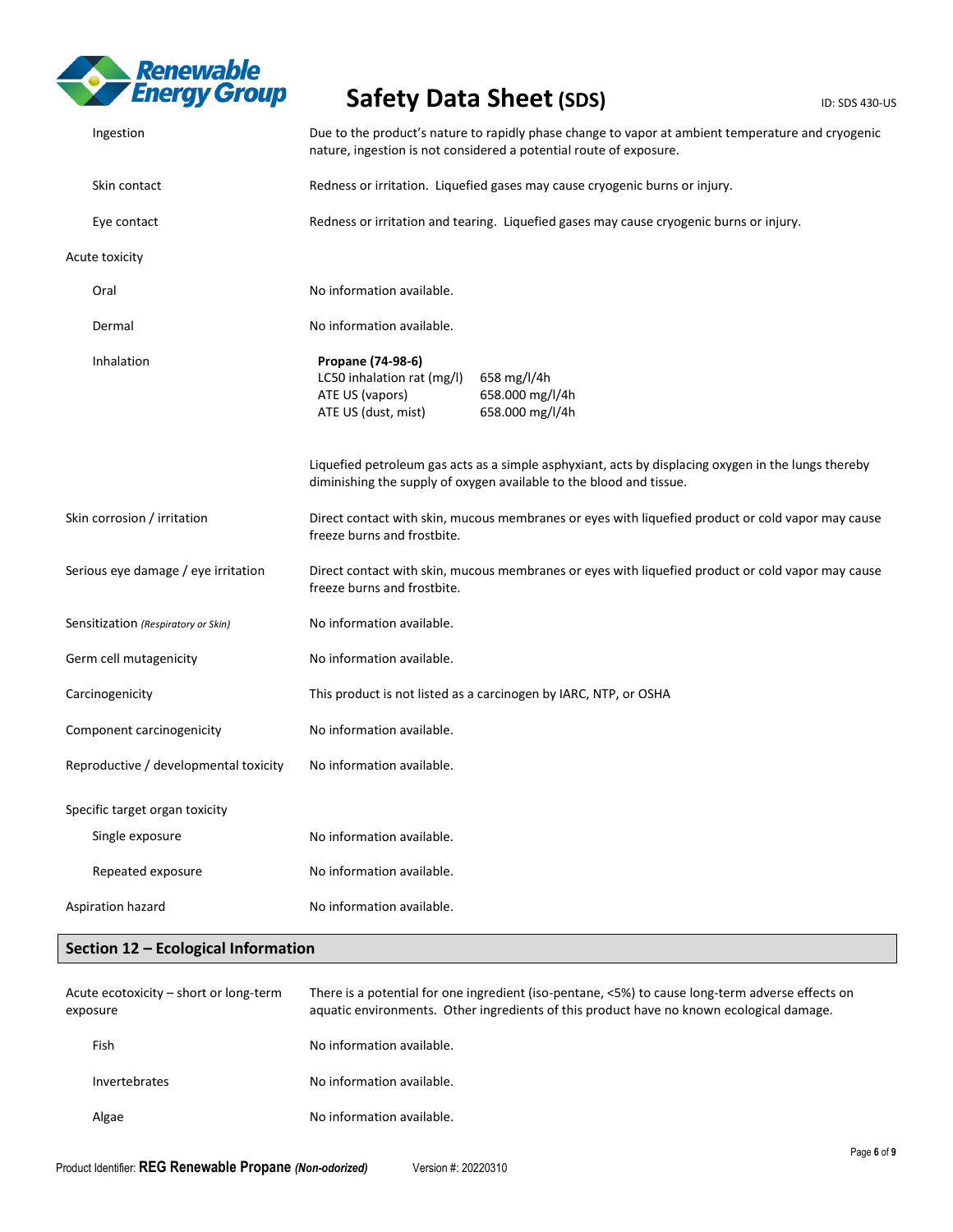

| Other adverse effects         | None.                                                                                       |
|-------------------------------|---------------------------------------------------------------------------------------------|
| Mobility in soil              | Because of its high volatility, the product is unlikely to cause ground or water pollution. |
| Bioaccumulative potential     | Not expected to bio accumulate.                                                             |
| Persistence and degradability | This substance is biodegradable, and is unlikely to persist.                                |

## **Section 13 – Disposal Considerations**

| Disposal (waste / unwanted product) | The generation of waste should be avoided or minimized wherever possible. Disposal of this product,<br>solutions and any by-products should at all times comply with the requirements of environmental<br>protection and waste disposal legislation and any regional local authority requirements. Dispose of<br>surplus and non-recyclable products via a licensed waste disposal contractor. Waste should not be<br>disposed of untreated to the sewer unless fully compliant with the requirements of all authorities<br>with jurisdiction. |
|-------------------------------------|------------------------------------------------------------------------------------------------------------------------------------------------------------------------------------------------------------------------------------------------------------------------------------------------------------------------------------------------------------------------------------------------------------------------------------------------------------------------------------------------------------------------------------------------|
| Disposal (containers with residue)  | Waste packaging should be recycled. Incineration or landfill should only be considered when<br>recycling is not feasible. This material and its container must be disposed of in a safe way. Empty<br>containers or liners may retain some product residues. Do not puncture or incinerate container.<br>Dispose of all containers with residue according to local, state, regional, and federal regulations.                                                                                                                                  |

### **Section 14 – Transport Information**

### **DOT**

| ID Number                                      | UN 1978 (Domestic only: UN/NA 1075) |
|------------------------------------------------|-------------------------------------|
| <b>UN Proper Shipping Name</b>                 | Propane                             |
| Transport Hazard Class(es)                     | 2.1                                 |
| Packing Group                                  | Not applicable                      |
| Placard                                        | Flammable Gas                       |
| Marine Pollutant                               | No                                  |
| <b>Transport in Bulk Requirements</b>          | No information available            |
| <b>Special Transportation Provisions</b>       | 19, T50                             |
| Special Note                                   | No information available            |
| Shipping Label                                 | <b>FLAMMABLE GAS</b>                |
| Placard<br>(Shipment by truck or rail in bulk) | <u> 1978 </u>                       |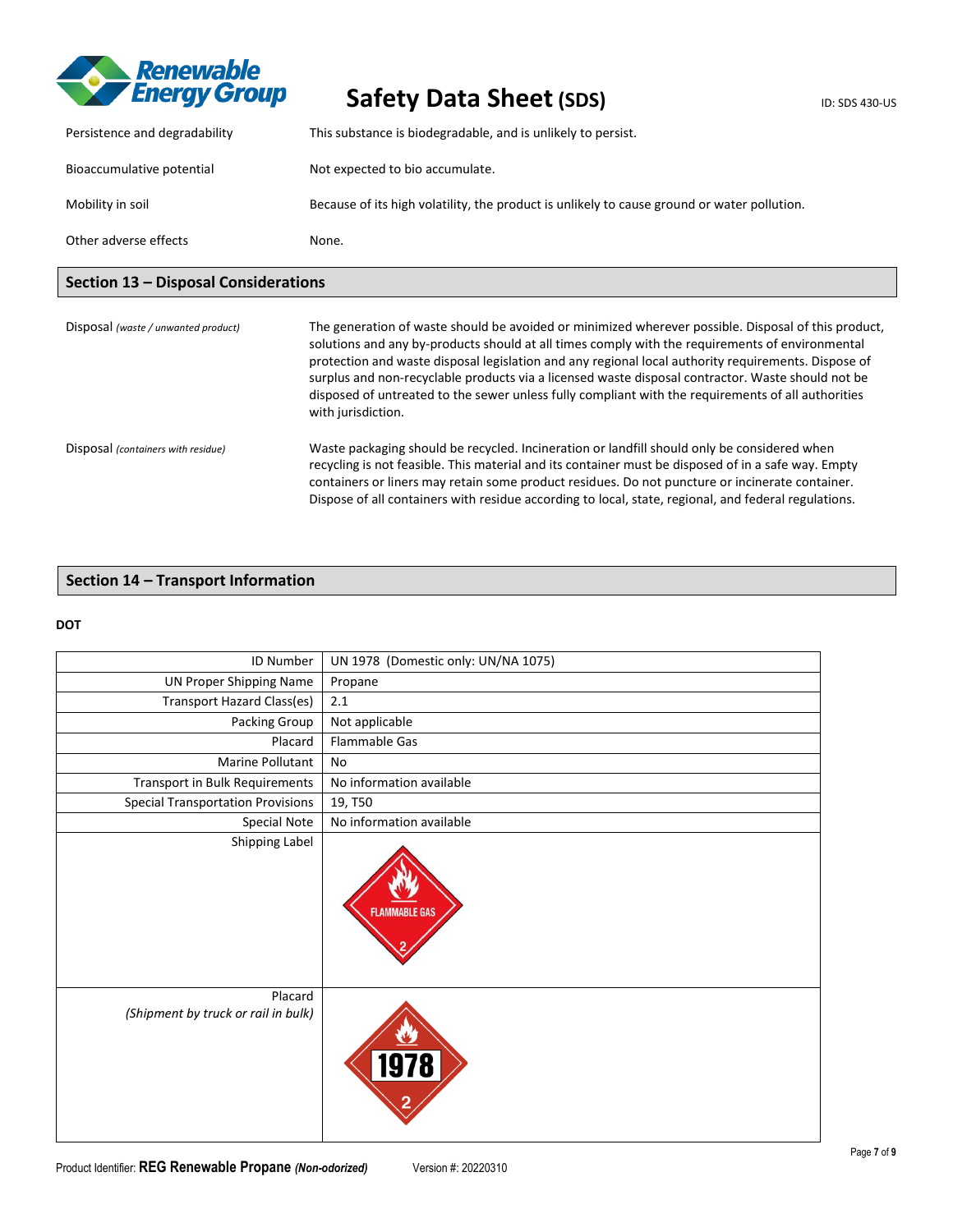

### **Section 15 – Regulatory Information**

### **Inventory Listings**

| dsl  | $\boxtimes$ Listed $\Box$ Exempt |
|------|----------------------------------|
| TSCA | $\boxtimes$ Listed $\Box$ Exempt |

#### **U.S. Federal Regulations**

**EPA (CERCLA) reportable quantity:** none

#### **Clean Air Act section 112, Threshold Quantities:**

| Propane (CAS# 74-98-6); 10,000 lbs  |  |
|-------------------------------------|--|
| i-Butane (CAS# 75-28-5); 10,000 lbs |  |

Butane (CAS# 106-97-8); 10,000 lbs i-Pentane (CAS# 78-78-4); 10,000 lbs

**Clean Water Act:** This product does not contain any chemicals regulated as toxic pollutants pursuant to the Clean Water Act (40 CFR 401.15) when used as recommended.

### **SARA 311/312 Hazard Categories:**

| <b>Hazard Class</b>                                                         |  |
|-----------------------------------------------------------------------------|--|
| <b>Flammable Gases</b>                                                      |  |
| <b>Gases Under Pressure</b>                                                 |  |
| Simple Asphyxiant                                                           |  |
| $\boxtimes$ Hazard Not Otherwise Classified (HNOC) – see Section 2 for more |  |
| information                                                                 |  |

### **U.S. State Regulations**

#### **California Proposition 65**:

 $\boxtimes$  This product does not contain any Proposition 65 chemicals.

### **U.S. State Right-to-Know Regulations**:

#### **State: MA, NJ, PA**

| $\sim$<br>Component | $- - - - -$<br>. Number<br>71 S<br> |
|---------------------|-------------------------------------|
| Pronan              | '4-98-6<br>71<br>-<br>ັ             |

### **Section 16 – Other Information**

Issuing Date: Jan 07, 2014

Revision Date: March 10<sup>th</sup>, 2022

Version #: 20220310

Revision Note: Updated REG logo.